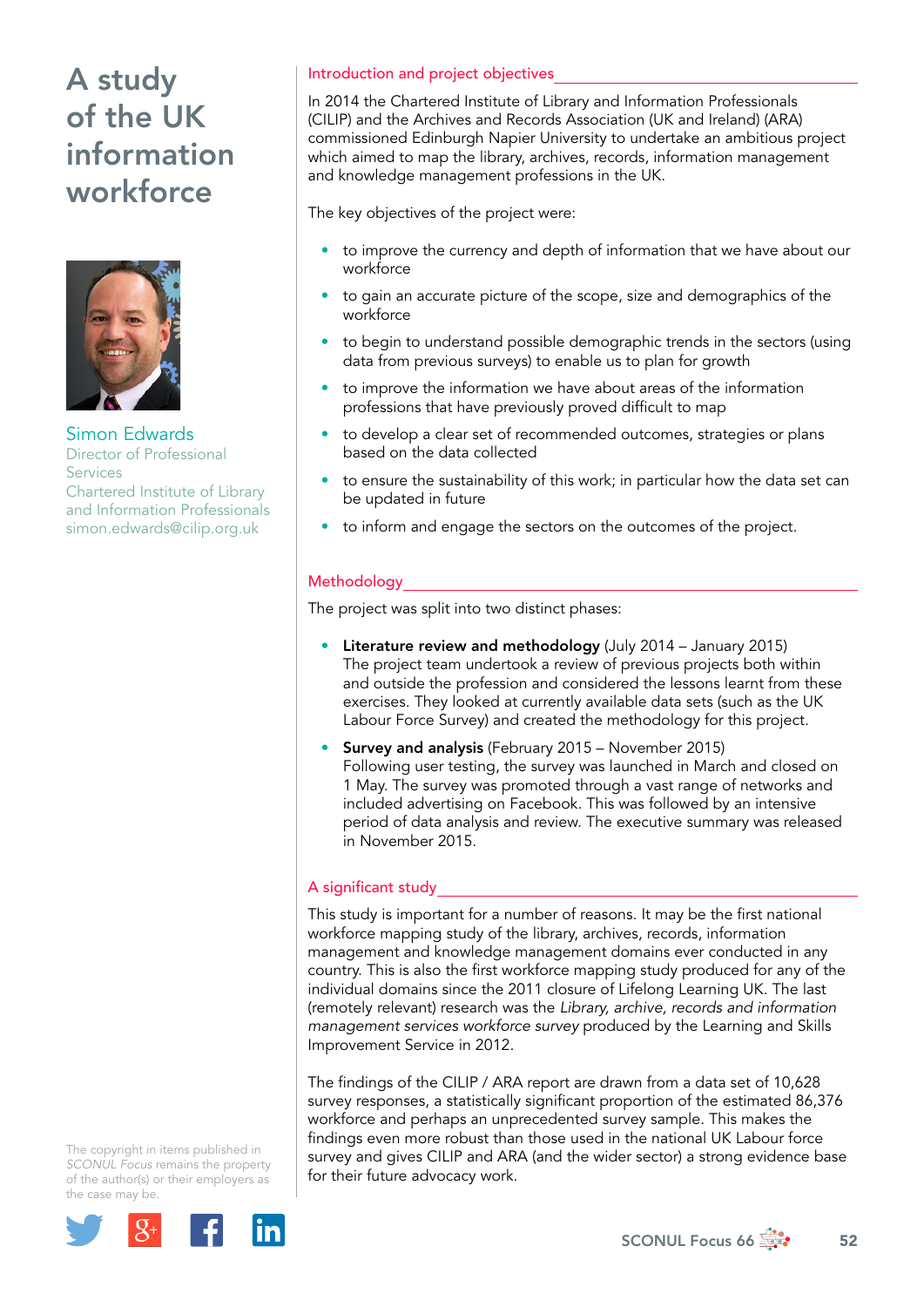#### The UK information and higher education workforce

The survey estimates the size of the UK information and higher education workforce at 86,376. Libraries employ the highest proportion of workers (59.4%).



Higher education is the largest workforce sector, and employs 21.6% of the workforce, estimated at 18,657. Sixty-four percent of them identify as being in libraries, 14% in archives, 5% in records management, 12% in information management and 5% in knowledge management.



The pie chart shows the regional distribution of the higher education sector.

This breakdown correlates with the overall breakdown of the UK information professionals, though since higher education is a significant percentage of the workforce this is unsurprising. It also reflects that of the UK working population in general, as reported in the *Labour force survey*.

The largest proportion of the higher education workforce holds front-line posts (34%), which is lightly lower than the overall workforce figure of 38%.

The copyright in items published in *SCONUL Focus* remains the property of the author(s) or their employers as the case may be.

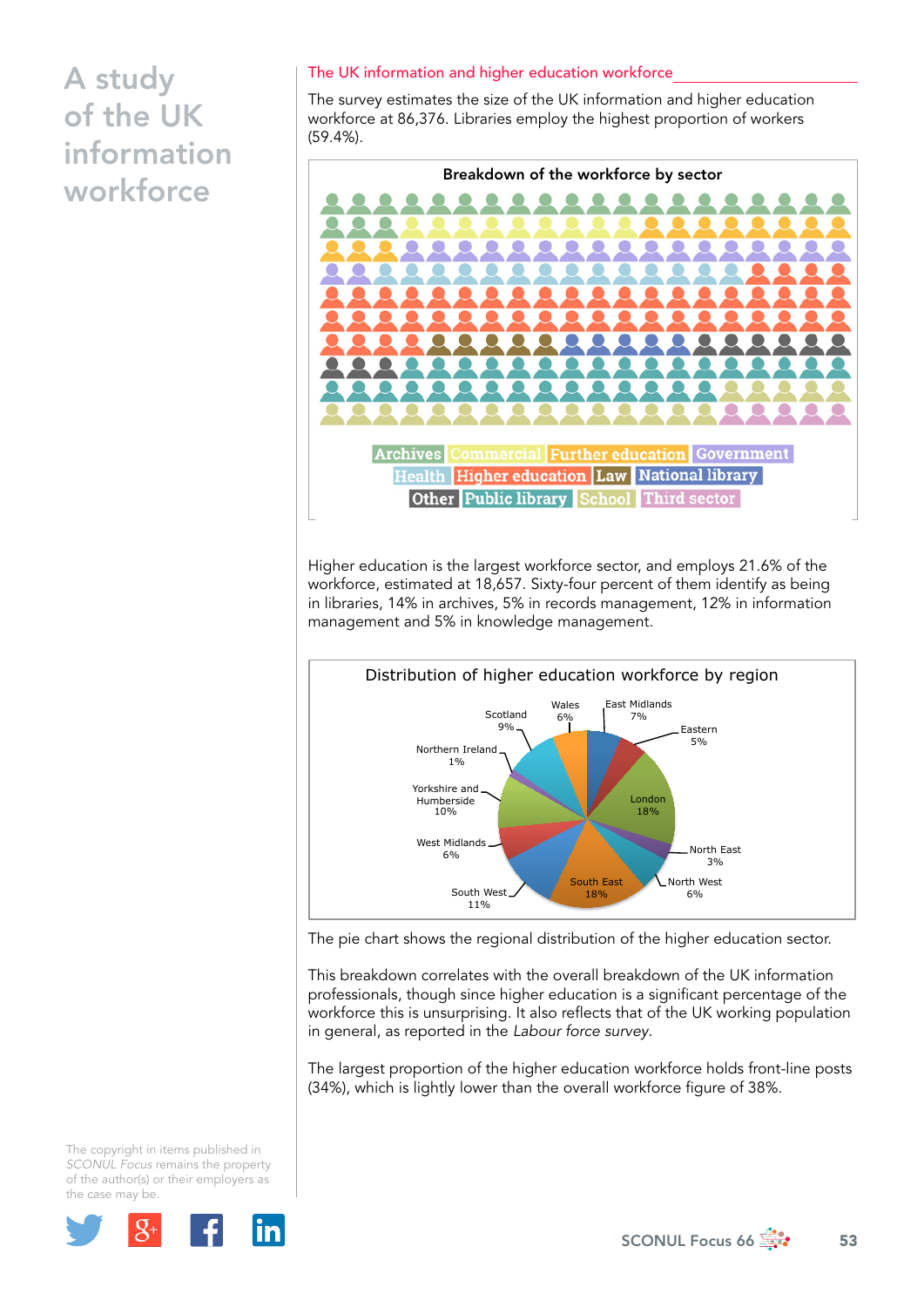#### Key findings

#### 1. Women dominate the workforce

The overall gender split of the overall workforce is 78.1% female, 21.9% male. The split in higher education is 77% female, 23% male.

The gender split of the UK workforce as a whole is 50.1% female, 49.9% male.

#### 2. Women are under-represented in senior management

Male workers are more likely to occupy management roles than their female peers. The 10.2% of men in senior management roles is almost double that of female workers (5.9%).

## 3. There is a significant gender pay gap

The study identified that men in the sector earn more than women. Of those working more than 22 hours a week and earning £30,000 or more annually, 47% are men but only 37.3% women.

According to the Fawcett Society, the national gap was 14.2% in 2014.1 However, it is not suggested that this is cause for celebration. Whilst it has not been tested as yet, it is suggested that the lower pay gap identified in this study is offset by the gender split of the profession.

### 4. The workforce is highly qualified

The UK information workforce is academically well qualified: 61.4% have a postgraduate qualification. The highest qualification of most of the UK general population is A-level or equivalent. Of those that hold qualifications relating to library and information science, 50.5% have a postgraduate qualification. However, it was found that in higher education, 60% had a postgraduate qualification relating to the profession.

#### 5. High-earners are more likely to hold professional qualifications than lowearners

Whilst no direct link was found between academic qualifications and pay, a significant link was found between professional qualifications and earnings; 64.8% of the workforce earning £40,000 or more hold a professional qualification.

In the higher education sector 34.5% of the workforce hold a CILIP professional qualification (Certification, Chartership or Fellowship). This correlates with the overall workforce.

### 6. There is an ageing workforce

The highest proportion of the workforce falls in the 45–55 age band.



The copyright in items published in *SCONUL Focus* remains the property of the author(s) or their employers as the case may be.